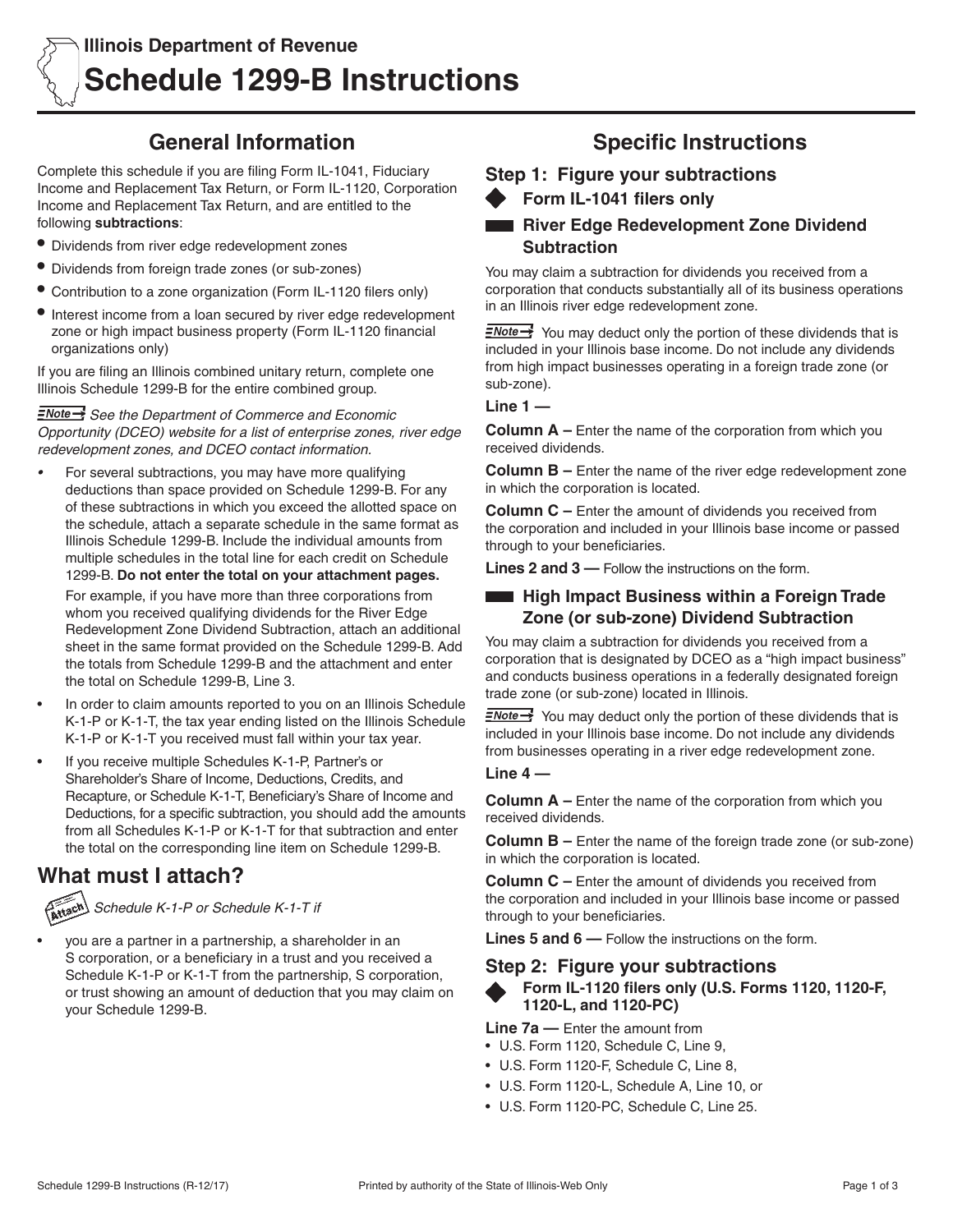### **Line 7b —** Enter the total of

- U.S. Form 1120, Schedule C, Column (c), Lines 1 through 8,
- • U.S. Form 1120-F, Schedule C, Column (c), Lines 1 through 7,
- U.S. Form 1120-L, Schedule A, Column (c), Lines 1 through 9, or
- • U.S. Form 1120-PC, Schedule C, Column (b), Line 23.

**Line 8** — Divide Line 7a by Line 7b and carry to six decimal places. This is your **limitation ratio.**

# **River Edge Redevelopment Zone Dividend Subtraction**

You may claim a subtraction for dividends you received from a corporation that conducts substantially all of its business operations in an Illinois river edge redevelopment zone.

 $\frac{7}{2}$  You may deduct only the portion of these dividends that is included in your Illinois base income. Do not include any dividends from high impact businesses operating in a foreign trade zone (or sub-zone).

### **Line 9 —**

### **Column B –** Enter the portion of

- • U.S. Form 1120, or 1120-F, Schedule C, Column (a), Lines 1, 2, and 3,
- • U.S. Form 1120-L, Schedule A, Column (a), Lines 1, 2, and 3, or
- • U.S. Form 1120-PC, Schedule C, Column (b), Lines 1, 2, and 3,

received from a corporation that conducts substantially all of its business operations in an Illinois river edge redevelopment zone. Do not include any amount from high impact businesses operating in a foreign trade zone (or sub-zone). Do not include any amount subtracted on Illinois Schedule J, Foreign Dividends.

**Column C –** Multiply each entry in Column B by the corresponding percentage used in

- • U.S. Form 1120, or 1120-F, Schedule C, Column (b), Lines 1, 2, or 3,
- • U.S. Form 1120-L, Schedule A, Column (b), Lines 1, 2, or 3, or
- • U.S. Form 1120-PC, Schedule C, Lines 15, 16, or 17.

Multiply that amount by the limitation ratio from Line 8, and enter the result in Column C.

For example, if the dividends reported on Line 9, Column B, were reported on your U.S. Form 1120, Schedule C, Column (a), Line 1, multiply that amount by the percentage used on your U.S. Form 1120, Schedule C, Column (b), Line 1. Then multiply that amount by the limitation ratio from Line 8, and enter the result in Line 9, Column C.

### **Column E –** Enter the portion of

- U.S. Form 1120, or 1120-F, Schedule C, Column (a), Lines 4 and 5,
- • U.S. Form 1120-L, Schedule A, Column (a), Lines 4 and 5, or

• U.S. Form 1120-PC, Schedule C, Column (b), Lines 4 and 5, received from a corporation that conducts substantially all of its business in an Illinois river edge redevelopment zone. Do not include any amount from high impact businesses operating in a foreign trade zone (or sub-zone).

**Column F –** Multiply each entry in Column E by the corresponding percentage used in

- U.S. Form 1120, or 1120-F, Schedule C, Column (b), Lines 4 or 5,
- • U.S. Form 1120-L, Schedule A, Column (b), Lines 4 or 5, or
- • U.S. Form 1120-PC, Schedule C, Lines 18 or 19.

Multiply that amount by the limitation ratio from Line 8, and enter the result in Column F.

For example, if the dividends reported on Line 9, Column E, were reported on your U.S. Form 1120, Schedule C, Column (a), Line 4, multiply that amount by the percentage used on your U.S. Form 1120, Schedule C, Column (b), Line 4. Then multiply that amount by the limitation ratio from Line 8, and enter the result in Line 9, Column F.

### **Column H –** Enter the portion of

- • U.S. Form 1120, Schedule C, Line 17,
- • U.S. Form 1120-F, Schedule C, Line 12,
- • U.S. Form 1120-L, Schedule A, Line 14, or
- • U.S. Form 1120-PC, Schedule C, Line 13,

received from a corporation that conducts substantially all of its business in an Illinois river edge redevelopment zone. Do not include any amount from high impact businesses operating in a foreign trade zone (or sub-zone).

**Lines 10 and 11 —** Follow the instructions on the form.

# **High Impact Business within a Foreign Trade Zone (or sub-zone) Dividend Subtraction**

You may claim a subtraction for dividends you received from a corporation that is designated by the DCEO as a "high impact business" and conducts business operations in a federally designated foreign trade zone (or sub-zone) located in Illinois.

 $\exists$  Note  $\rightarrow$  You may deduct only the portion of these dividends that is included in your Illinois base income.

# **Line 12 —**

**Column B –** Enter the portion of

- • U.S. Form 1120, or 1120-F, Schedule C, Column (a), Lines 1, 2, and 3,
- • U.S. Form 1120-L, Schedule A, Column (a), Lines 1, 2, and 3, or

• U.S. Form 1120-PC, Schedule C, Column (b), Lines 1, 2, and 3, received from an Illinois high impact business operating in a foreign

trade zone (or sub-zone). Do not include any amount subtracted on Illinois Schedule J.

**Column C –** Multiply each entry in Column B by the corresponding percentage used in

- U.S. Form 1120, or 1120-F, Schedule C, Column (b), Lines 1, 2, or 3,
- • U.S. Form 1120-L, Schedule A, Column (b), Lines 1, 2, or 3, or
- • U.S. Form 1120-PC, Schedule C, Lines 15, 16, or 17.

Multiply that amount by the limitation ratio from Line 8, and enter the result in Column C.

For example, if the dividends reported on Line 12, Column B, were reported on your U.S. Form 1120, Schedule C, Column (a), Line 1, multiply that amount by the percentage used on your U.S. Form 1120, Schedule C, Column (b), Line 1. Then multiply that amount by the limitation ratio from Line 8, and enter the result in Line 12, Column C.

### **Column E –** Enter the portion of

- • U.S. Form 1120, or 1120-F, Schedule C, Column (a), Lines 4 and 5,
- • U.S. Form 1120-L, Schedule A, Column (a), Lines 4 and 5, or
- U.S. Form 1120-PC, Schedule C, Column (b), Lines 4 and 5,

received from an Illinois high impact business operating in a foreign trade zone (or sub-zone).

**Column F –** Multiply each entry in Column E by the corresponding percentage used in

- • U.S. Form 1120, or 1120-F, Schedule C, Column (b), Lines 4 or 5,
- • U.S. Form 1120-L, Schedule A, Column (b), Lines 4 or 5, or
- • U.S. Form 1120-PC, Schedule C, Lines 18 or 19.

Multiply that amount by the limitation ratio from Line 8, and enter the result in Column F.

For example, if the dividends reported on Line 12, Column E, were reported on your U.S. Form 1120, Schedule C, Column (a), Line 4, multiply that amount by the percentage used on your U.S. Form 1120, Schedule C, Column (b), Line 4. Then multiply that amount by the limitation ratio from Line 8, and enter the result in Line 12, Column F.